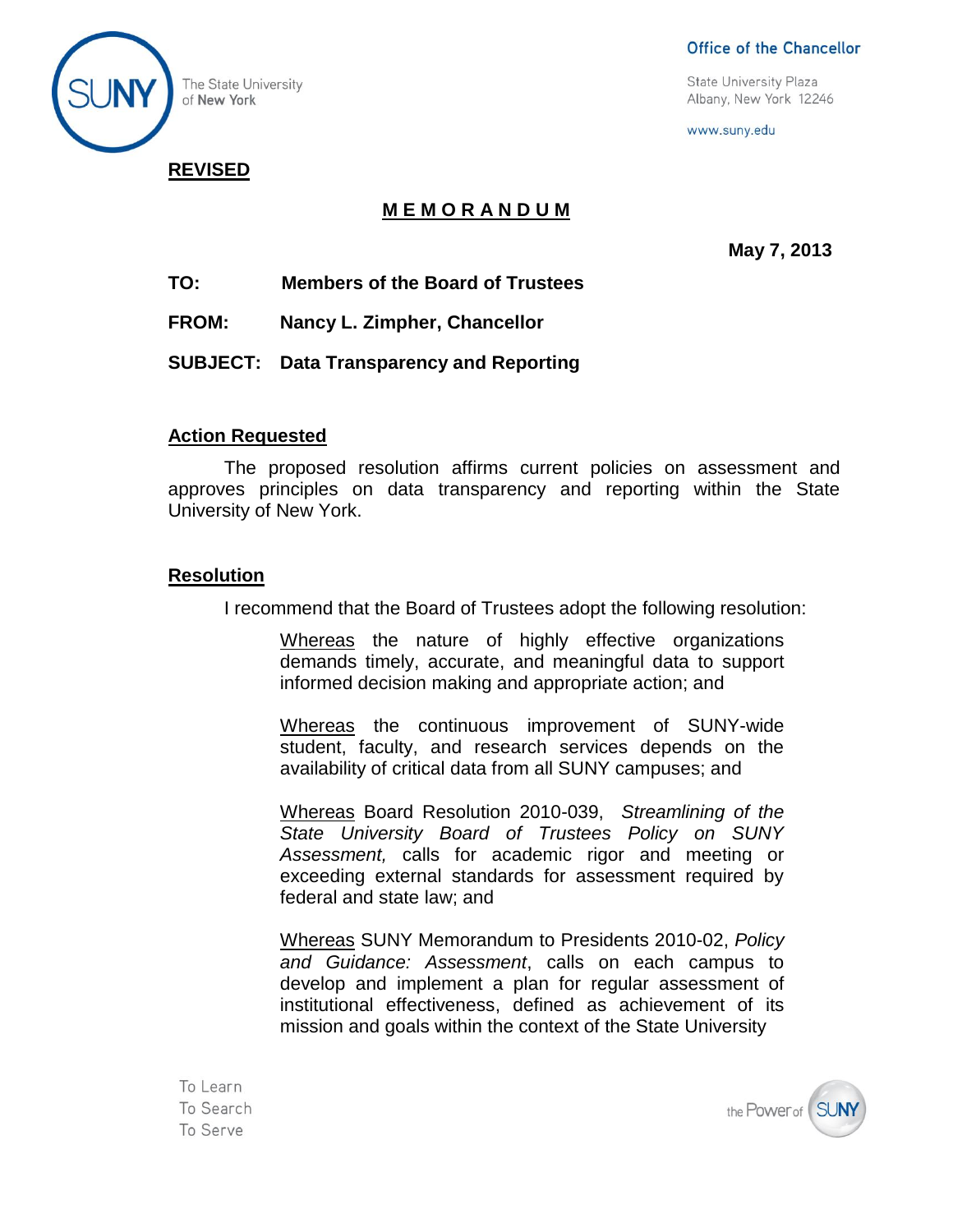of New York's mission and goals, to gauge its own progress in academic and other areas, and to meet or exceed the standards of the Middle States Commission on Higher Education (MSCHE); and

Whereas the *Power of SUNY* sets out system-level strategic goals consistent with the statutory mission of the State University of New York (per NYS Education Law, Article 8, Section 351), and SUNY's *Master Plan for 2012 and Beyond, Delivering on our Promise*, affirms SUNY's longstanding commitment to transparency and accountability, with specific metrics, targets, and reporting cycles; and

Whereas the Chancellor has conferred with SUNY's leadership, including campus presidents and chief academic officers, as well as faculty and student governance, in the development of a SUNY report card, and has requested campus-level targets in consideration of overall system-level goals; and

Whereas MSCHE requires colleges and universities to make relevant information on institution-wide assessments available to prospective students, including such data as graduation and retention rates, certification and licensing pass rates, and other outcomes as appropriate to the programs offered, and that the information be provided in a manner that ensures student and public access, such as print, electronic, or video presentation; and

Whereas the Integrated Postsecondary Education Data System (IPEDS), through a series of interrelated surveys conducted by the U.S. Department of Education's National Center for Education Statistics, gathers information from every postsecondary institution that participates in federal student financial aid programs, with codified standards, including definitions and methodologies, that promote data consistency and comparability; and

Whereas data about State University of New York campuses and the SUNY system are available from several federal websites but are not aggregated in a single accessible location; and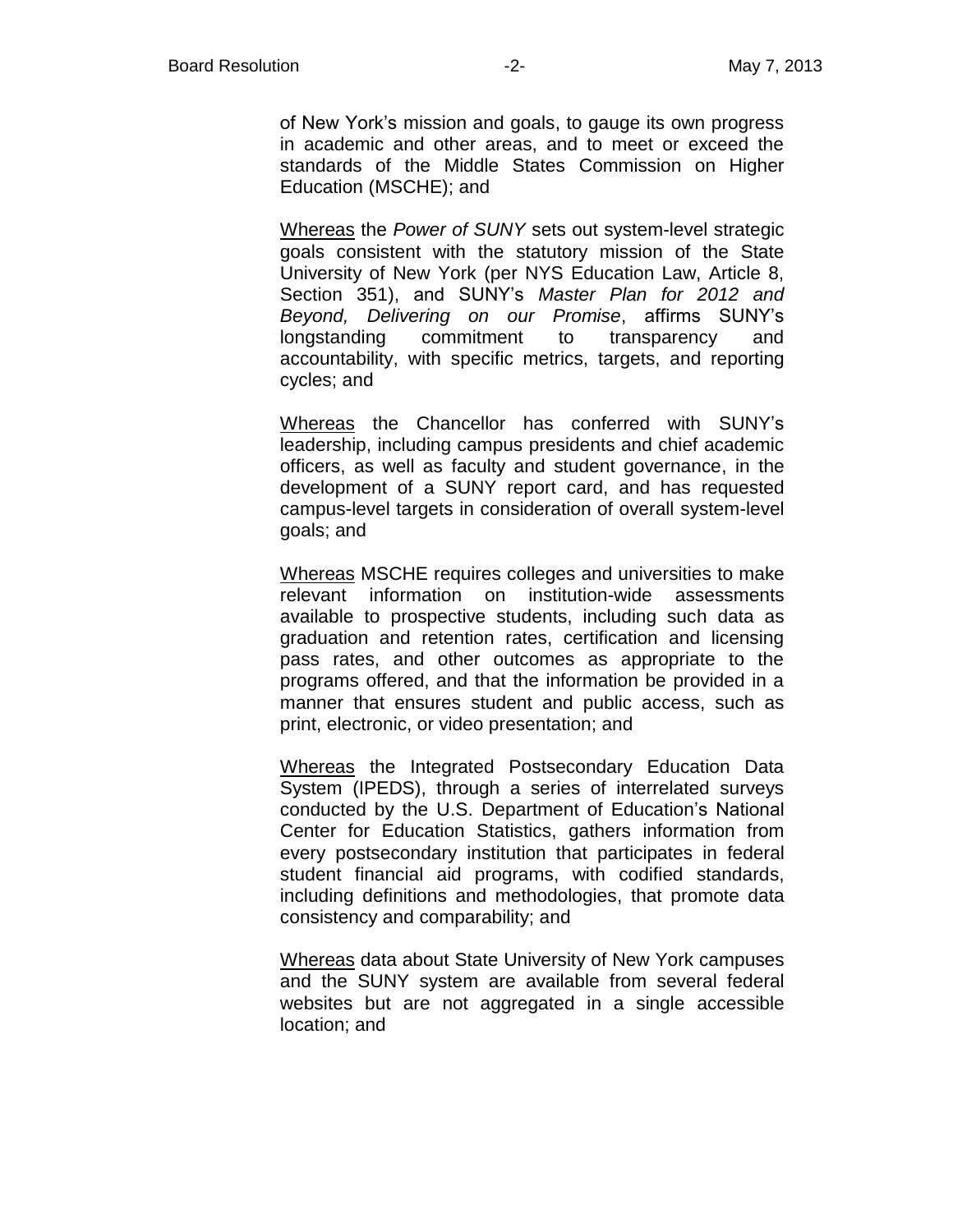Whereas the Association of Public and Land-grant Universities (APLU) and the American Association of State Colleges and Universities (AASCU) have co-sponsored the Voluntary System of Accountability, and the American Association of Community Colleges has developed the Voluntary Framework of Accountability, both emblematic of higher education's commitment to accountability; and

Whereas Governor Andrew M. Cuomo recently issued Executive Order No. 95, *Using Technology to Promote Transparency, Improve Government Performance and Enhance Citizen Engagement*, requiring covered state entities to make certain data available to the public in the interests of transparency and efficiency and SUNY has agreed to provide certain data for public dissemination on the New York State Open Data Website; and

Whereas there is the potential for misuse of data if proper safeguards are not instituted to assure the integrity of information and the protection and confidentiality of individuals; and

Whereas New York State law and SUNY policies and standards protect sensitive information; and

Whereas the federal Family Educational Rights and Privacy Act (FERPA) (20 U.S.C. §1232g; 34 CFR Part 99) protects the privacy of student education records while permitting institutions to share these records with appropriate bodies or organizations for audit, evaluation and other specified purposes; and

Whereas SUNY is committed to the protection and safeguarding of the privacy of individual student records, consistent with all legal requirements; and

Whereas the Association for Institutional Research (AIR) and the National Center for Education Statistics (NCES) have developed standards for data reporting to ensure data integrity and protection of individuals; and

Whereas SUNY has an established network of institutional researchers through the Association of Institutional Research and Planning Officers (AIRPO) and other organizational supports for professional development around best practices in institutional research and assessment,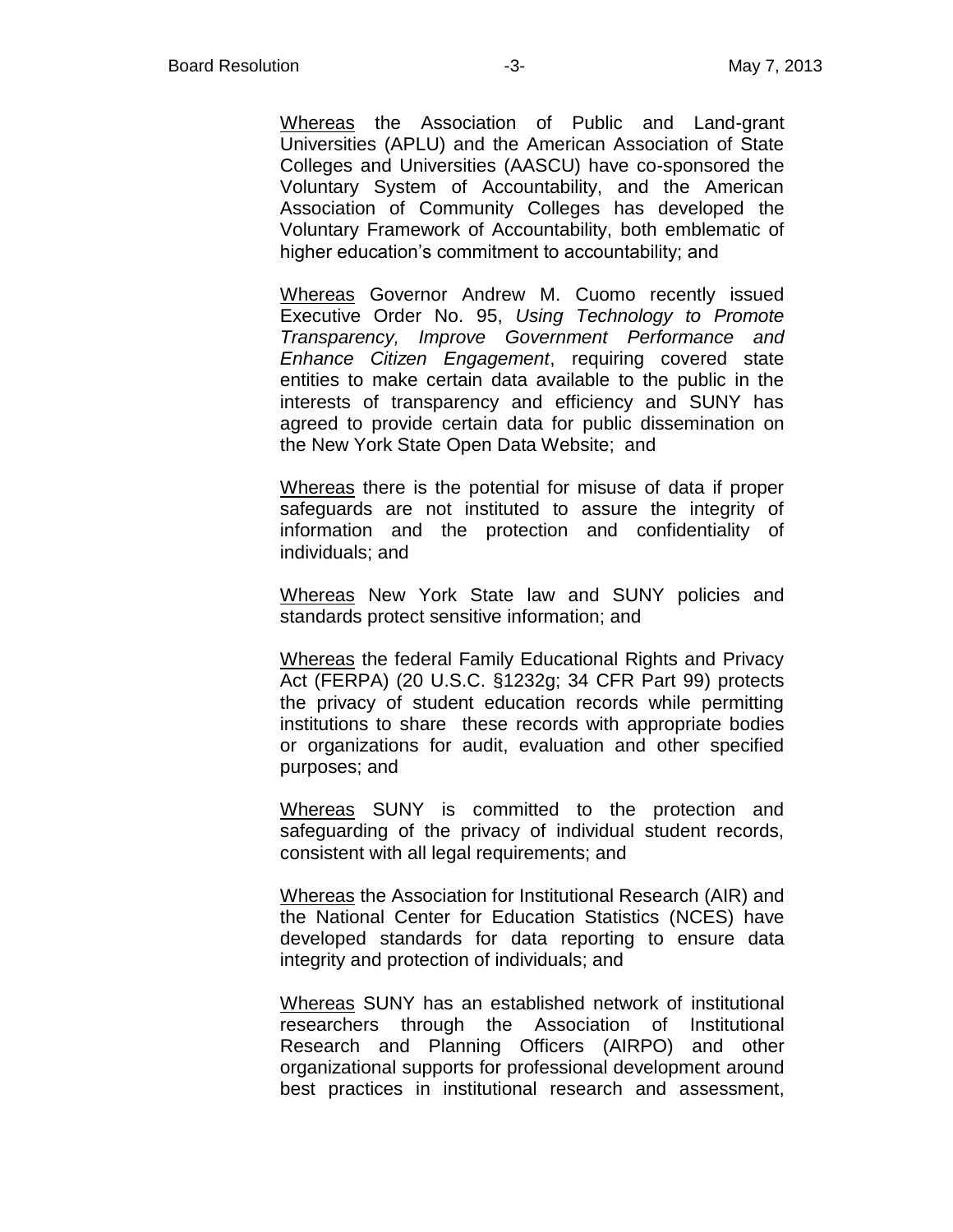including the SUNY Council on Assessment (SCoA) and the Assessment Network of New York (ANNY); now, therefore, be it

Resolved that, consistent with current policy, each State University of New York campus, including the state-operated campuses, community colleges and statutory colleges, shall enhance quality by developing and implementing plans for the regular assessment and review of institutional effectiveness, academic programs and general education, such that the campus meets or exceeds the assessment standards set by section 52.1(b)(3) of the Regulations of the Commissioner of Education (8 NYCRR §52.1[b][3]), the Middle States Commission on Higher Education and, as appropriate, programmatic accreditation bodies; and, be it further

Resolved that the Provost of the State University of New York shall continue to review the findings of regional and programmatic accreditation bodies related to assessment on State University of New York campuses, and shall assist campuses when needed; and, be it further

Resolved that the Chancellor and Provost will work with SUNY leadership and governance to develop a plan for data reporting to address the following:

- Specifications for data reports, for both campuses and system;
- Dissemination and communication of data, i.e., how best to make it available;
- Appropriate use of data, including its application to budget allocation and presidential review;
- Enhancement of the centralized SUNY data repository for the collection, analysis and dissemination of SUNY-wide data, and for participation in the New York State Open Data Initiative;
- SUNY's level of participation in national surveys, benchmarking and assessment efforts, such as the National Survey of Student Engagement, the National Community College Benchmark Project, the Voluntary System of Accountability, the Voluntary Framework of Accountability, and others; and
- Safeguarding of datasets, to maximize, among other confidentiality concerns, the privacy of individual student records consistent with federal and state law, to ensure